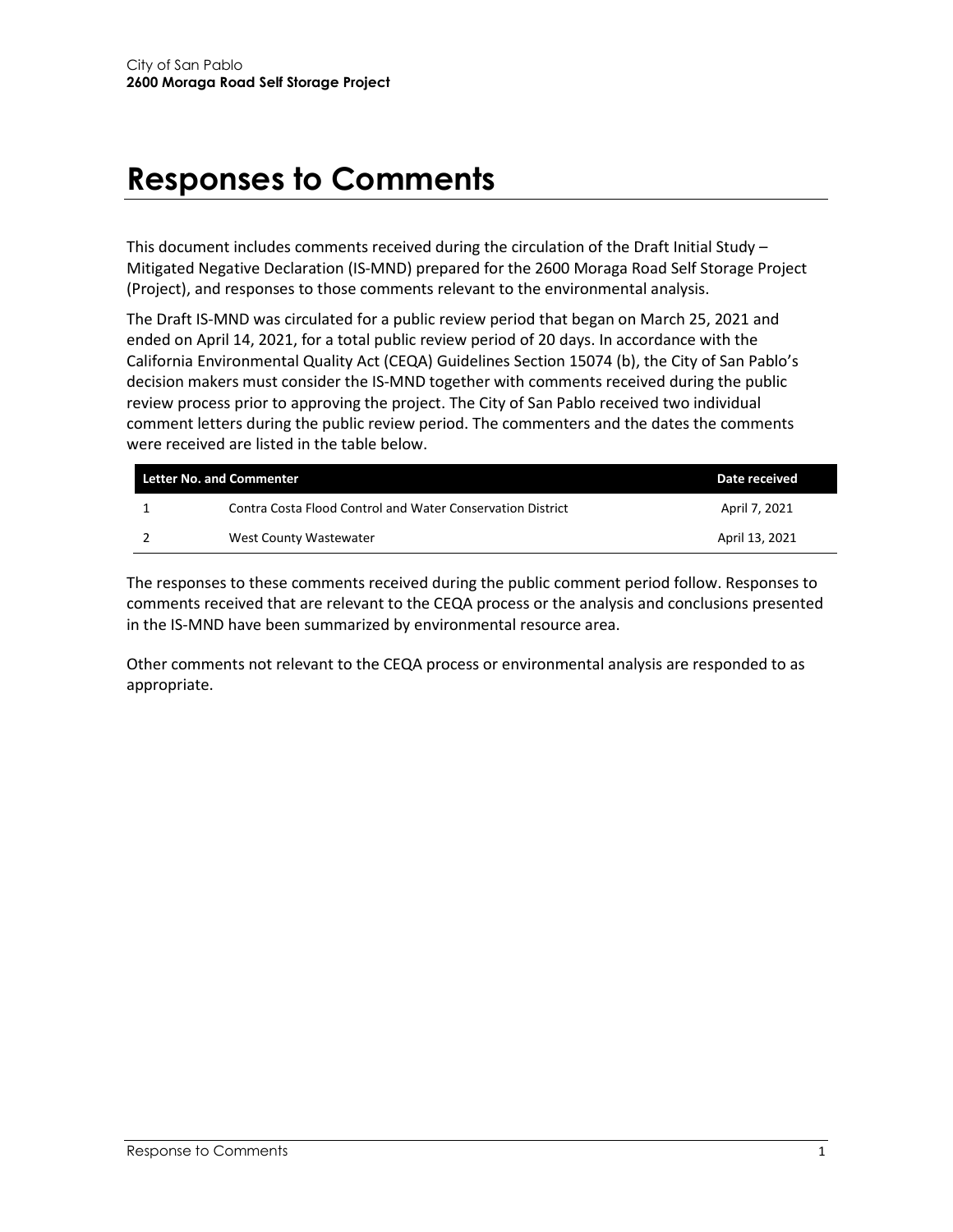## Hydrology and Water Quality

## **Response HYDRO-1**

*The Contra Costa County Flood Control and Water Conservation District (FC District) states that the nearest watercourse to the project site is Rheem Creek, and that the creek should be identified in the document.* 

In response to this comment, the following revisions have been made to page 68 of the IS-MND:

Compliance with the SWRCB's NPDES Construction General Permit, NPDES MS4 Permit, and SPMC Chapter 8.40 which regulates stormwater and discharge within the city would reduce the risk of short-term erosion and increased runoff resulting from drainage alterations during construction. Rheem Creek located approximately 500 feet north of the project's northern boundary, and San Pablo Creek, located approximately 0.3 mile south of the project boundary, are the nearest watercourses to the site and do not flow through or adjacent to the site. Project construction would not alter the course of the creeks or other stream or river as there are no other surface water features identified in the project vicinity. Therefore, impacts would be less than significant.

## **Response HYDRO-2**

*The FC District states that it does not recommend the use of bioretention areas (C.3 facilities) sized to meet Contra Costa Clean Water Program C.3 requirements for mitigating peak flows, and recommends analyzing C.3 facilities in a way that ignores the above surface storage volume required by the C.3 facilities sizing criteria. The FC District recommends that the City condition the developer to submit a hydrograph analysis produced by or accepted by the FC District.* 

The applicant will provide updated project plans and hydrology and hydraulic calculations to the FC District for approval prior to project approval.

## **Response HYDRO-3**

*The FC District recommends the addition of mitigation which would require the City to condition the developer to design and construct storm drain facilities to adequately collect and convey stormwater entering or originating within the development to the nearest adequate man-made drainage facility or natural watercourse, without diversion of the watershed.* 

The applicant has designed the storm water system to release at the pre-development rate. Hydrology and hydraulic calculations and plans would be submitted to the FC District for approval prior to project approval.

## **Response HYDRO-4**

*The FC District recommends the developer be required to submit hydrology and hydraulic calculations to the City that prove the adequacy of the on-site drainage system and the downstream drainage system.* 

The applicant has submitted hydrology and hydraulic calculations and plans to the City for review.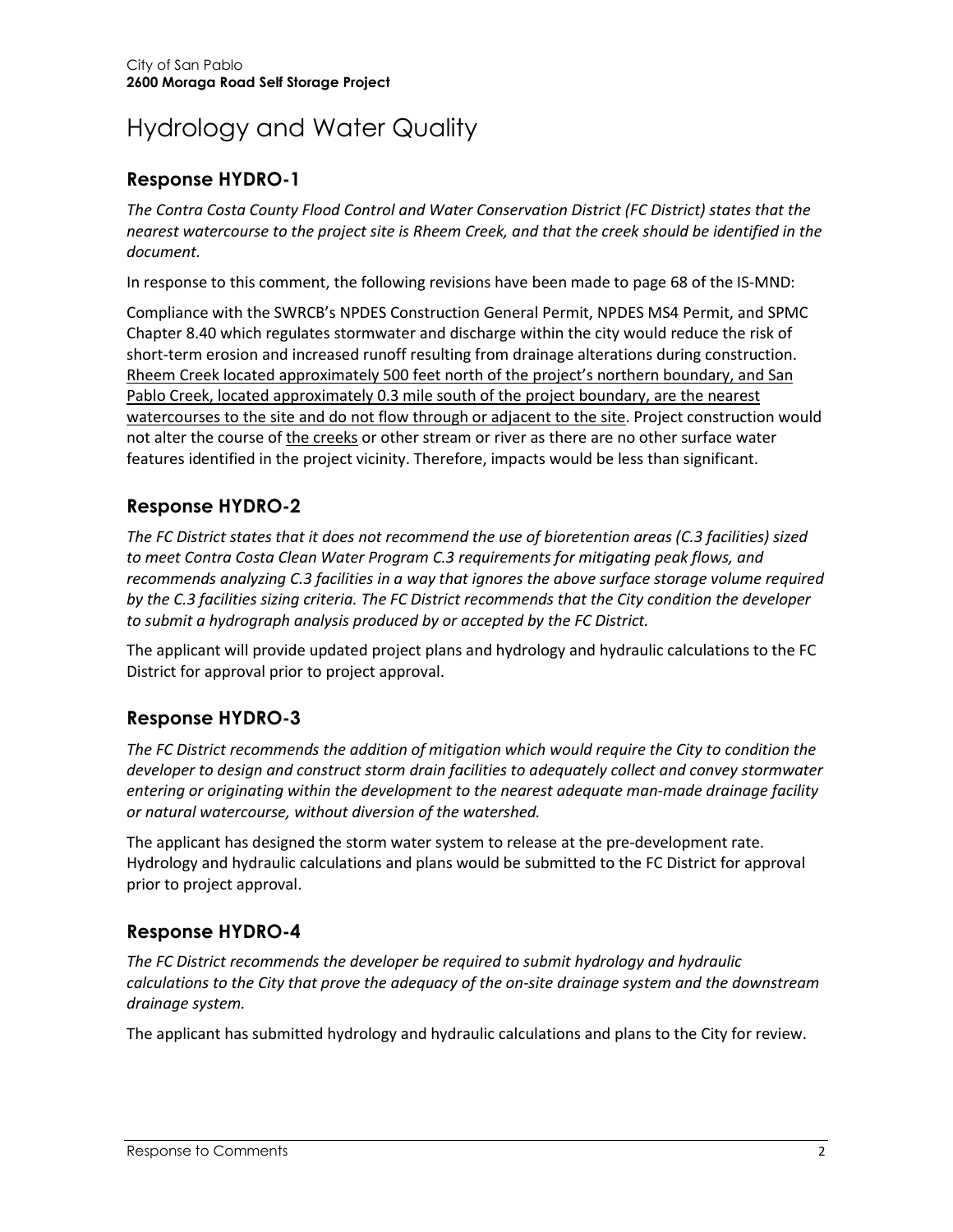## **Response HYDRO-5**

*The FC District states that they do not have maintenance funding for Drainage Area 127 facilities. The FC District recommends that the City ensure that a perpetual funding source is in place for maintenance of the drainage facilities serving the project.* 

Maintenance of on-site facilities will be required as a condition of approval for the proposed project. The City of San Pablo will also work with the Flood Control District to investigate appropriate approaches to providing for future maintenance of drainage facilities in this area.

### **Response HYDRO-6**

*West County Wastewater states that wastewater service is available for the proposed development, subject to the submission and compliance with the following items:* 

- *1. Provision of a plot plan, to scale, showing the following information*
	- *a. Assessor's Parcel Number(s)*
	- *b. Easements, if applicable*
	- *c. Location(s) of the residence(s) in relation to the parcels*
	- *d. Location(s) of the parcel(s) in relation to the street(s)*
	- *e. Location(s) of the sewer lateral(s) and connection(s) to the sewer main(s)*
	- *f. Location(s) of the rooms in relation to the house(s)*
	- *g. North arrow*
	- *h. Sidewalk(s)*
	- *i. Street name(s)*
- *2. The plot plan must be reviewed and approved by West County Wastewater*
- *3. A fee estimate should be prepared and collected by West County Wastewater*

As of the date of West County Wastewater's comment letter, the applicant has submitted a plot plan with required information to West County Wastewater. A fee estimate will be prepared and collected by West County Wastewater after plot plan review has been completed.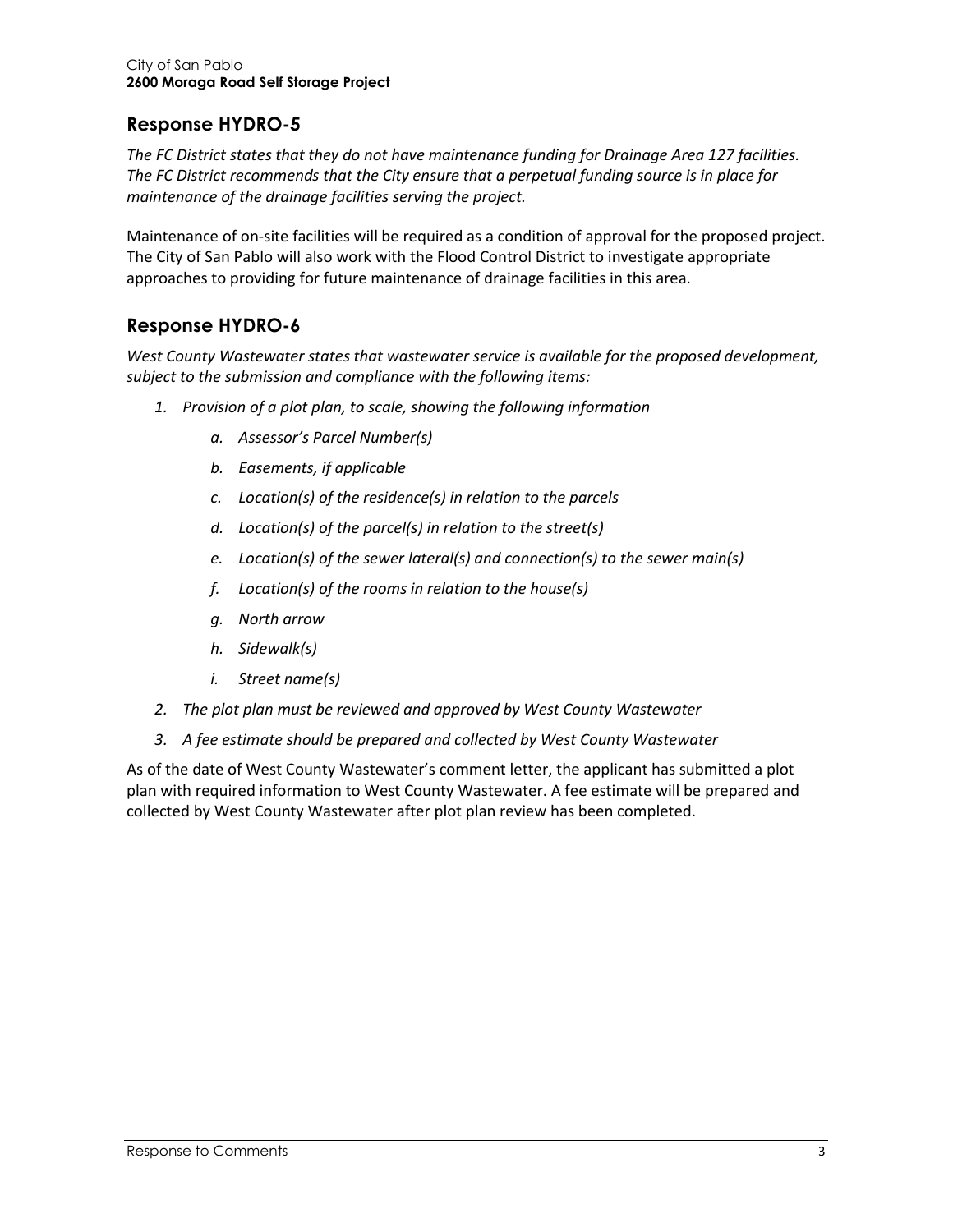Comment Letters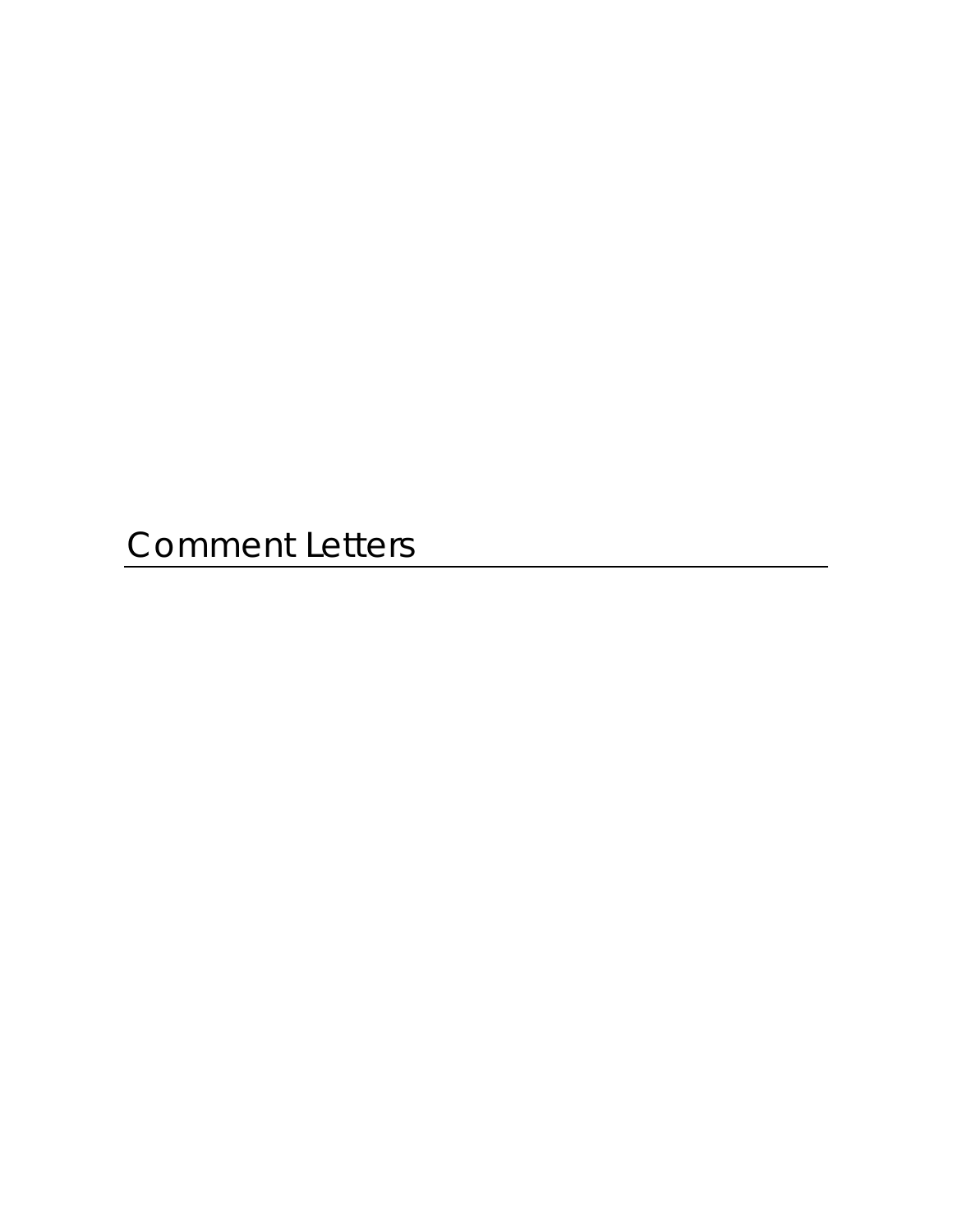#### **Leslie Trejo**

| From:       | Leslie Trejo                                                                 |
|-------------|------------------------------------------------------------------------------|
| Sent:       | Thursday, April 15, 2021 3:37 PM                                             |
| To:         | Leslie Trejo                                                                 |
| Subject:    | FW: [EXT] FW: Mitigated Negative Declaration for 2600 Moraga Rd Self Storage |
| Importance: | High                                                                         |

**From:** Joe Smithonic <Joe.Smithonic@pw.cccounty.us> **Sent:** Wednesday, April 7, 2021 4:48 PM **To:** sandram@sanpabloca.gov **Cc:** Michelle Cordis <michelle.cordis@pw.cccounty.us>; larry@arecess.com; Bill Henn <BHenn@hohbach-lewin.com> **Subject:** Mitigated Negative Declaration for 2600 Moraga Rd Self Storage

Hello Ms. Marquez,

The Contra Costa County Flood Control and Water Conservation District (FC District) has reviewed the Initial Study and Mitigated Negative Declaration (ISMND) prepared by Rincon Consultants, Inc. for the Self-Storage Project located at 2600 Moraga Road (APN 416-140-050) in the City of San Pablo (City). We submit the following comments:

- 1. Page 68 of the ISMND states that "San Pablo Creek, located approximately 0.3 mile south of the project boundary, is the nearest watercourse to the site," but the nearest watercourse to the project appears to be Rheem Creek, which is within 500 feet of the project's northern boundary. Rheem Creek should be identified in the ISMND as a nearby watercourse.
- 2. Page 69 of the ISMND states that since the project is required to comply with various clean water permits and regulations, the project would not result in a substantial increase of stormwater discharge nor exceed the on- or off-site stormwater drainage systems. The FC District does not recommend the use of bioretention areas (C.3 facilities) sized to meet Contra Costa Clean Water Program C.3 requirements for mitigating peak flows. These C.3 Facilities have not been proven to perform as peak flow mitigation measures under design storm flow conditions for the 10-year storm and above. They do not account for the saturated condition of soils that could precede a 10-year design storm. They have not been in use long enough to provide operational experience that they will continue to perform as designed and be maintained properly. C.3 facilities that are proposed to be used to mitigate peak flows should be analyzed in a way that ignores the above surface storage volume required by the C.3 facilities sizing criteria. Further, we recommend that C.3 facilities be analyzed using a hydrograph produced by or accepted by the FC District.
- 3. Furthermore, the project adds approximately 100,000 square feet of impervious surfaces compared to existing conditions and the ISMND does not provide any evidence to support the statements regarding the adequacy of the existing downstream stormwater drainage systems serving the project. We recommend that as a mitigation measure, the City condition the developer to design and construct storm drain facilities to adequately collect and convey stormwater entering or originating within the development to the nearest adequate man-made drainage facility or natural watercourse, without diversion of the watershed.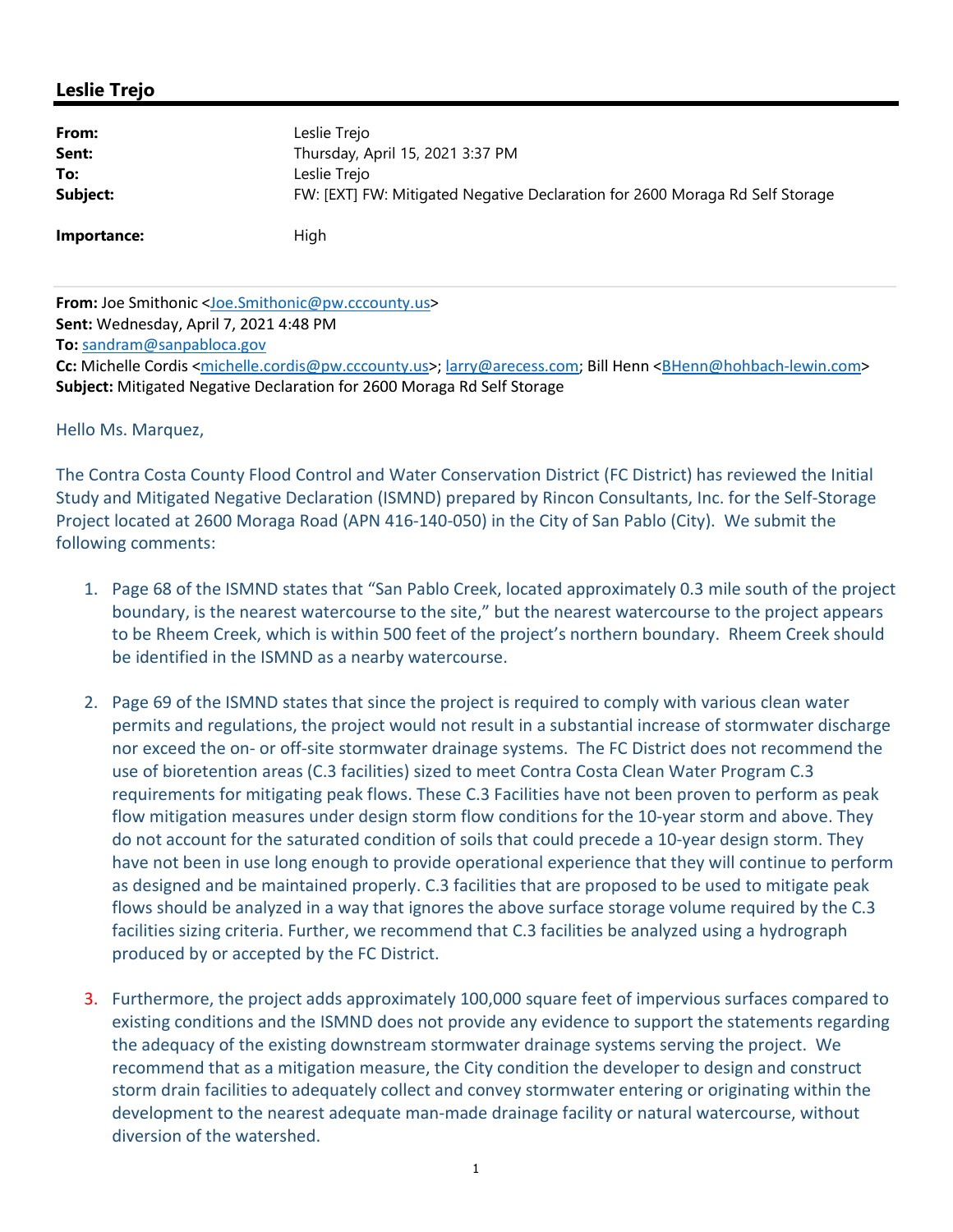- 4. In addition, the developer should be required to submit hydrology and hydraulic calculations to the City that prove the adequacy of the on-site drainage system and the downstream drainage system. We defer review of the local drainage to the City. However, the FC District is available to provide technical review under our Fee-for-Service program.
- 5. The FC District has no maintenance funding for Drainage Area 127 facilities. The City should ensure that a perpetual funding source is in place for maintenance of the drainage facilities serving the project.

We appreciate the opportunity to comment on the ISMND for the 2600 Moraga Road Self-Storage Project and welcome continued coordination with the City of San Pablo. If you have any questions, please contact me at your earliest convenience.

Thank you,

**Joe Smithonic | Staff Engineer Contra Costa County Public Works: Flood Control & Water Conservation District** 255 Glacier Drive, Martinez, CA 94553-4825 P: 925.313.2348 | E: Joe.Smithonic@pw.cccounty.us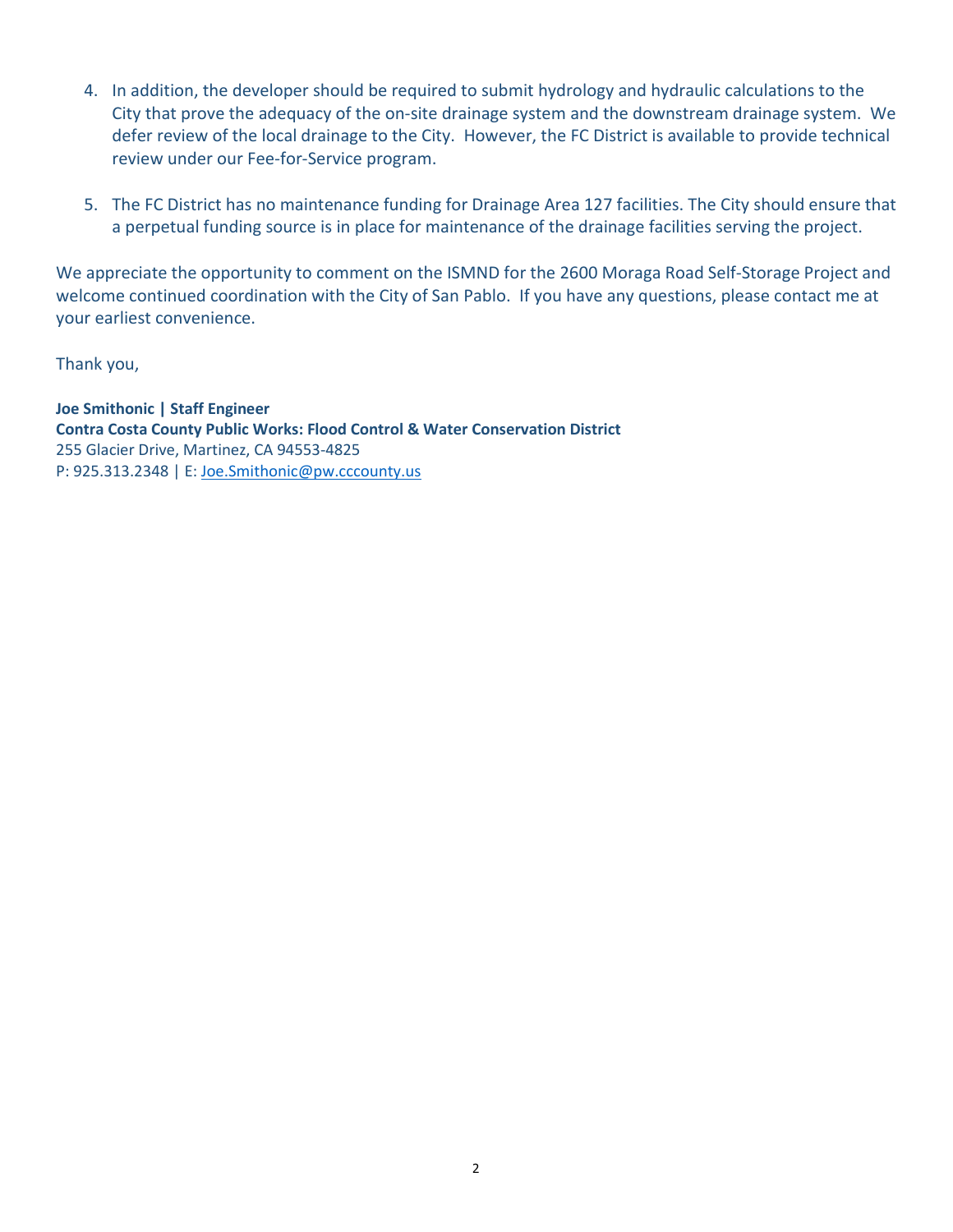

April 13, 2021

Sandra Marquez, Associate Planner City of San Pablo Community Development Office 1000 Gateway Avenue San Pablo, CA 94806

#### **Subject: 2600 Moraga Road, San Pablo, CA 94806 APN: 416-140-050**

Dear Sandra Marquez,

West County Wastewater (WCW) appreciates this opportunity to comment on the City of San Pablo's Initial Study and Mitigated Negative Declaration (IS/MND) for proposed work to be located at 2600 Moraga Avenue, in San Pablo, California. The applicant is requesting approval to construct a 124,620 sq. ft. self-storage facility comprised of personal storage units and a rental office within three single-story structures and one three-story structure. The three-story structure would have a maximum height of 24 feet. Parking would include 16 on-site parking spaces and three bicycle parking spaces. The storage facility would be constructed on a 4.1-acre parcel (approximate size) that would be created as part of a lot split.

Wastewater service is available for this proposed development, subject to the Project Sponsor submitting and complying with the following:

- 1. Provide a plot plan, to scale, showing the following information (**completed**):
	- a. Accessor's Parcel Number(s) (APNs)
	- b. Easement(s), if applicable
	- c. Location(s) of the residence(s) in relation to the parcels
	- d. Location(s) of the parcel(s) in relation to the street(s)
	- e. Location(s) of the sewer lateral(s) and connection(s) to the sewer main(s)  $-$
	- f. Location(s) of the rooms in relation to the house(s)
	- g. North arrow
	- h. Sidewalk(s)
	- i. Street name(s)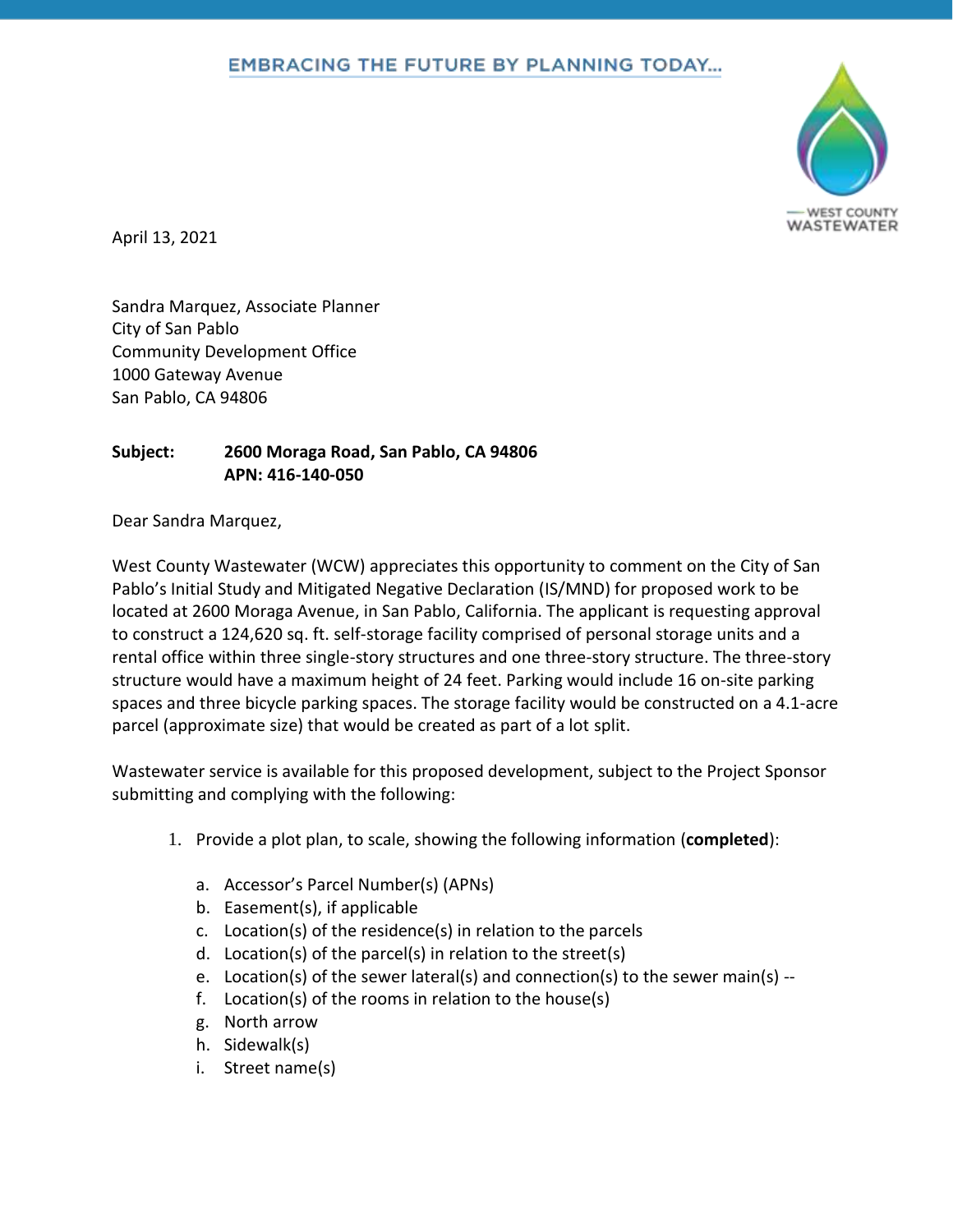- 2. The plot plan must be reviewed and approved by WCW. Contact WCW staff regarding approval of the plot plan (**in progress**).
- 3. A fee estimate will be prepared upon the submission of plans meeting the criteria in item #1 (above - **complete**). Please see the attachment for a preview of the fees. It is important to note that the schedule of user fees is only valid from 07/01/2020 to 06/30/2021.

If you have any questions, please contact me at (510) 680-0913.

Sincerely,

Armondo Hodge

Armondo Hodge Phone: (510) 680-0913 Email: [ahodge@wcwd.org](mailto:ahodge@wcwd.org)

Attachment(s): WCW Schedule of Fees (07-01-20 to 06-30-21)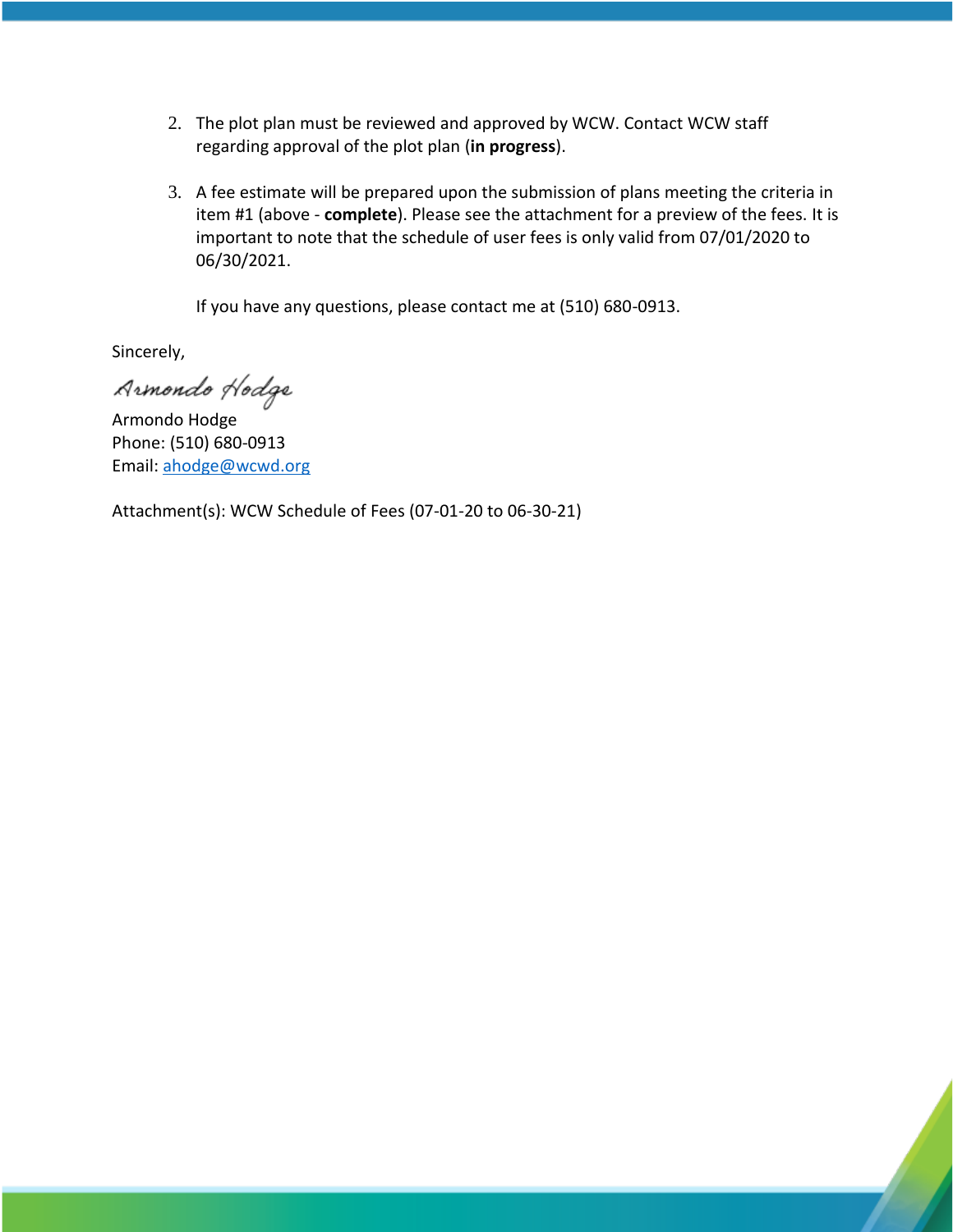|                | <b>ENVIRONMENTAL QUALITY (SEWER USE) RATES</b> |        |
|----------------|------------------------------------------------|--------|
|                | <b>USER TYPE</b>                               |        |
| Α.             | SINGLE FAMILY RESIDENTIAL                      |        |
|                | 1 Flat rate                                    | 639.00 |
|                | 2 Min Charge                                   | n/a    |
|                | 3 Flow Charge                                  | n/a    |
|                | 4 BOD Charge                                   | n/a    |
|                | 5 SS Charge                                    | n/a    |
| <b>B.</b>      | <b>MULTI- FAMILY RESIDENTIAL</b>               |        |
|                | 1 Flat rate                                    | 557.00 |
|                | 2 Min Charge                                   | n/a    |
|                | 3 Flow Charge                                  | n/a    |
|                | 4 BOD Charge                                   | n/a    |
|                | 5 SS Charge                                    | n/a    |
| $\mathsf{C}$ . | <b>MOBILE HOME RESIDENTIAL</b>                 |        |
|                | 1 Flat rate                                    | 557.00 |
|                | 2 Min Charge                                   | n/a    |
|                | 3 Flow Charge                                  | n/a    |
|                | 4 BOD Charge                                   | n/a    |
|                | 5 SS Charge                                    | n/a    |
| D.             | <b>COMM. DOMESTIC STRENGTH</b>                 |        |
|                | 1 Flat rate                                    | n/a    |
|                | 2 Min Charge                                   | 639.00 |
|                | 3 Flow Charge                                  | 6.84   |
|                | 4 BOD Charge                                   | n/a    |
|                | 5 SS Charge                                    | n/a    |
| Ε.             | <b>COMM. HIGH STRENGTH</b>                     |        |
|                | 1 Flat rate                                    | n/a    |
|                | 2 Min Charge                                   | 639.00 |
|                | 3 Flow Charge                                  | 11.52  |
|                | 4 BOD Charge                                   | n/a    |
|                | 5 SS Charge                                    | n/a    |
| F.             | <b>INDUSTRIAL</b>                              |        |
|                | 1 Flat rate                                    | n/a    |
|                | 2 Min Charge                                   | 639.00 |
|                | 3 Flow Charge                                  | 4.40   |
|                | 4 BOD Charge                                   | 0.45   |
|                | 5 SS Charge                                    | 0.54   |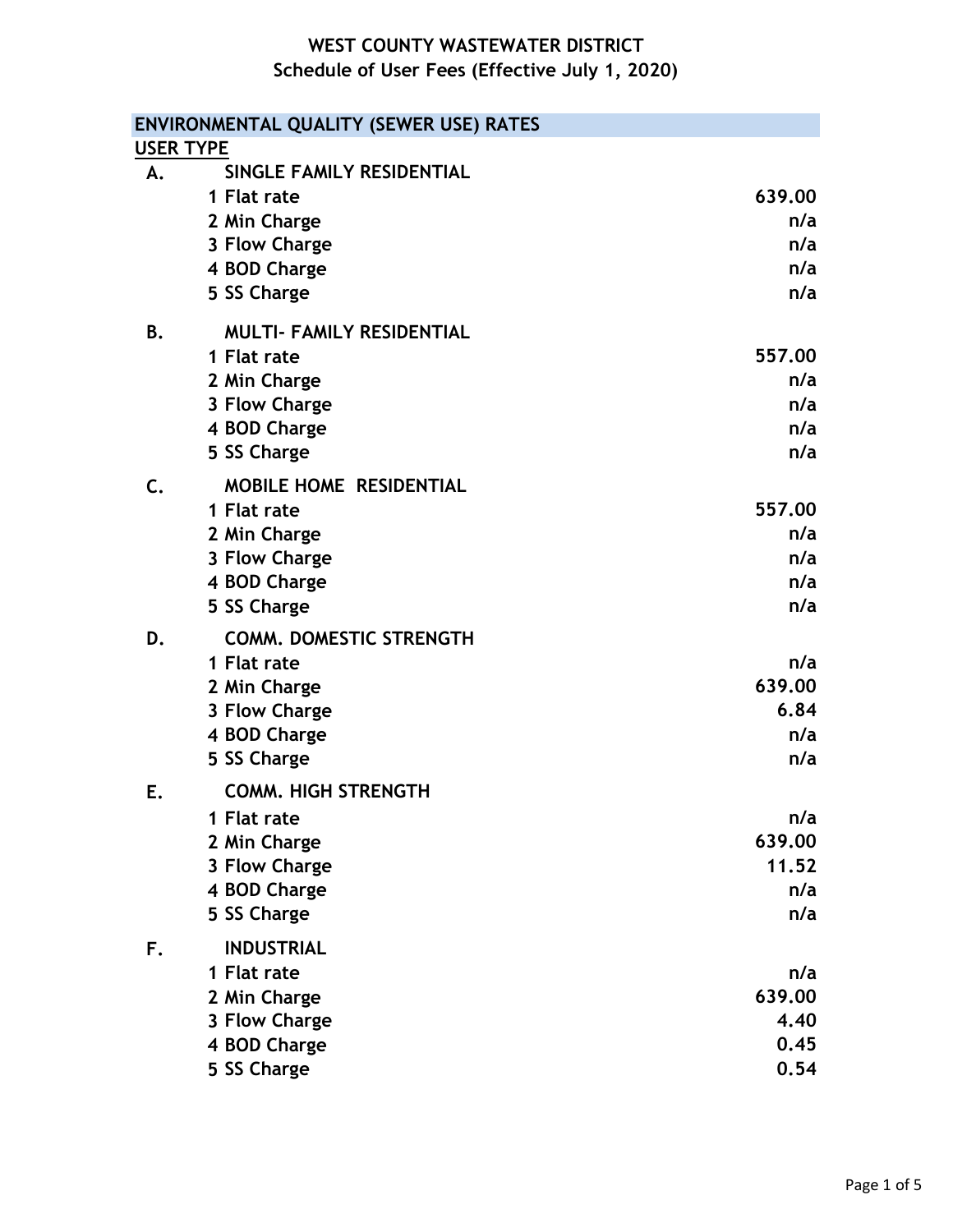|                  | <b>ANNEXATION FEES</b>                                     |                                                        |          |  |  |
|------------------|------------------------------------------------------------|--------------------------------------------------------|----------|--|--|
|                  |                                                            |                                                        |          |  |  |
|                  | <b>Annexation Fees</b>                                     |                                                        | 2,592.00 |  |  |
|                  |                                                            | PLAN APPROVAL AND SEWER PERMITS- BUILDING CONSTRUCTION |          |  |  |
|                  |                                                            |                                                        |          |  |  |
| <b>USER TYPE</b> |                                                            |                                                        |          |  |  |
| А.               | <b>SINGLE FAMILY</b>                                       |                                                        |          |  |  |
|                  | 1 Plan Approval                                            | (per bldg.)                                            | 197.00   |  |  |
|                  | 2 Permit                                                   |                                                        | 395.00   |  |  |
|                  |                                                            | MULTIPLE FAMILY DWELLINGS, TRAILER COURTS,             |          |  |  |
| <b>B.</b>        |                                                            | <b>GUEST DWELLINGS OR CONDOMINIUMS</b>                 |          |  |  |
|                  | 1 Plan Approval                                            | (per bldg.)                                            | 229.00   |  |  |
|                  | 2 Permit                                                   | (per bldg. Sewer)                                      | 427.00   |  |  |
|                  |                                                            |                                                        |          |  |  |
| $\mathsf{C}$ .   | <b>SCHOOL BUILDINGS OR CHURCHES</b><br>1 Plan Approval     |                                                        | 229.00   |  |  |
|                  |                                                            |                                                        |          |  |  |
|                  | 2 Permit                                                   |                                                        | 427.00   |  |  |
|                  | <b>COMMERCIAL</b>                                          |                                                        |          |  |  |
| D.               | <b>INSTALLATIONS</b>                                       |                                                        |          |  |  |
|                  | 1 Plan Approval                                            |                                                        | 1,028.00 |  |  |
|                  | 2 Permit                                                   |                                                        | 658.00   |  |  |
| Ε.               | <b>INDUSTRIAL INSTALLATIONS</b>                            |                                                        |          |  |  |
| 1                | <b>Contributing Domestic Flow Only</b>                     |                                                        |          |  |  |
|                  | a Plan Approval                                            |                                                        | 797.00   |  |  |
|                  | <b>b</b> Permit                                            |                                                        | 331.00   |  |  |
|                  |                                                            |                                                        |          |  |  |
| 2                | Contributing Industrial Waste (Ordinance 1-12-71A, Sec. 5) |                                                        |          |  |  |
|                  | a Plan Approval                                            |                                                        | 731.00   |  |  |
|                  | <b>b</b> Permit                                            |                                                        | 2,931.00 |  |  |
| F.               | <b>MISCELLANEOUS INSTALLATIONS</b>                         |                                                        |          |  |  |
|                  | 1 Plan Approval                                            |                                                        | 99.00    |  |  |
|                  | 2 Permit                                                   |                                                        | 419.00   |  |  |
| G.               |                                                            | MINOR REPAIRS, ALTERATIONS AND DEMOLITION              |          |  |  |
|                  | 1 Plan Approval                                            |                                                        | 164.00   |  |  |
|                  | 2 Permit                                                   |                                                        | 295.00   |  |  |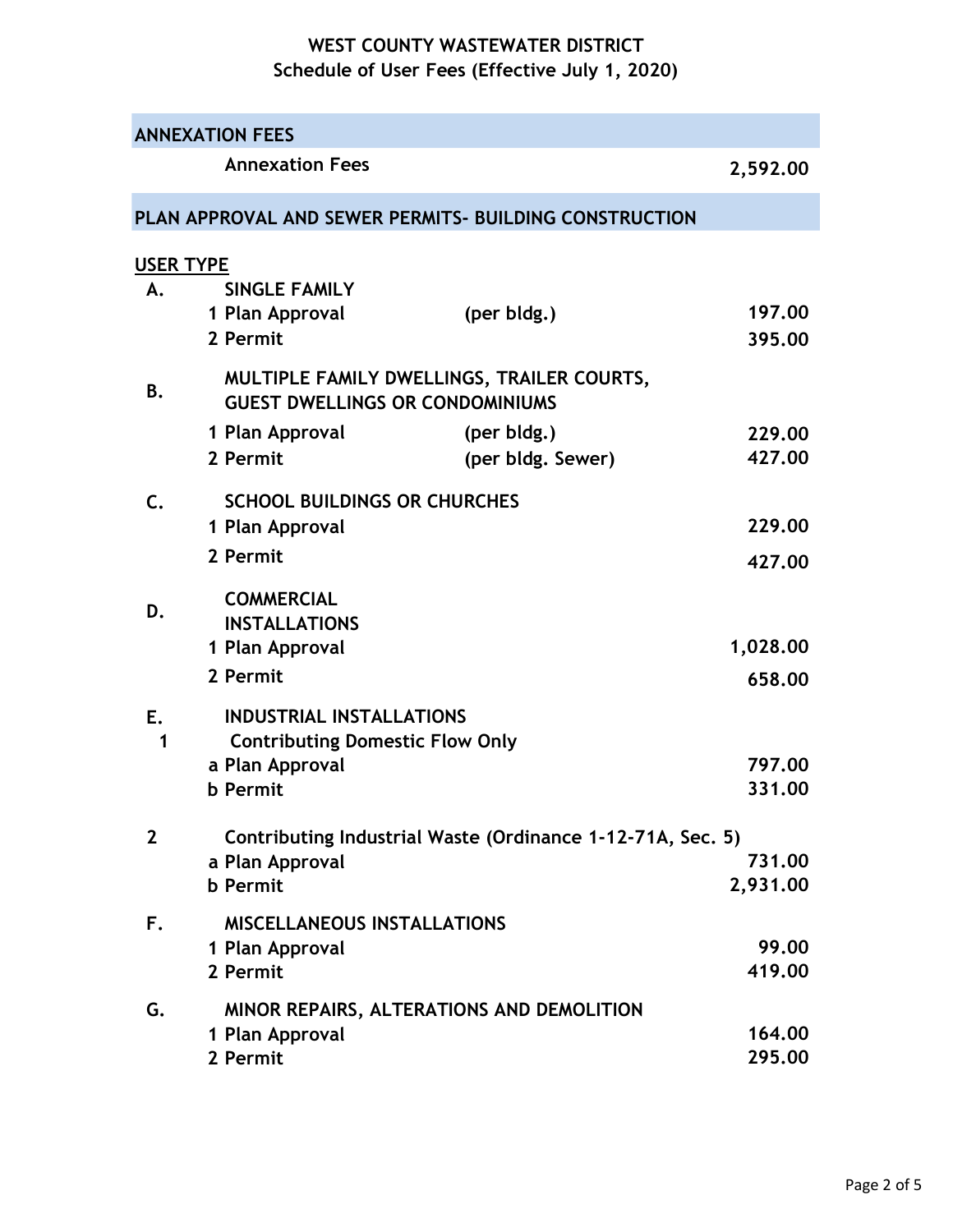| <b>TENTATIVE MAP REVIEW</b>                          |                           |
|------------------------------------------------------|---------------------------|
| Number of Proposed Lots in Subdivision               |                           |
| 1<br>20 lots and Under                               | 3,589.00                  |
| $21 + lots$<br>$\mathbf{2}$                          | 3,855.00                  |
| SEWER MAIN CONSTRUCTION PERMIT FEES                  |                           |
| <b>Permit - District</b>                             |                           |
| 1 Maintained (per 1,500 l.f.                         |                           |
| or fraction thereof)                                 | 11,492.00                 |
| <b>Permit - Privately</b>                            |                           |
| 2 Maintained (per 1,000 l.f.<br>or fraction thereof) | 7,196.00                  |
| 3 Per Manhole (applies to all                        |                           |
| SME projects)                                        | 331.00                    |
| <b>CONNECTION FEE</b>                                |                           |
| <b>USER TYPE</b>                                     |                           |
| 1 Single Family                                      | 9,756.00                  |
| 2 Multi Family                                       | 7,000.00                  |
| 3 Commercial Domestic Strength                       | Varies by                 |
|                                                      | service unit              |
| 4 Commercial Non-Domestic Strength                   |                           |
|                                                      | Varies by<br>service unit |
|                                                      |                           |
| <b>FLOW ZONE CHARGE</b>                              |                           |
| Zone                                                 |                           |
| 1                                                    | 441.00                    |
| $\mathbf{2}$                                         | 1,094.00                  |
| $\overline{\mathbf{3}}$                              | 1,534.00                  |
| 4A                                                   | 1,534.00                  |
| 4B                                                   | 1,318.00                  |
| 5                                                    | 3,506.00                  |
| 6                                                    | 441.00                    |
| $7 - 13$                                             |                           |
| 14                                                   | 1,094.00                  |
| 15                                                   | 877.00                    |
| 16                                                   | 441.00                    |
| 17                                                   | 1,318.00                  |
| <b>18A</b>                                           | 441.00                    |
| <b>18B</b>                                           | 3,506.00                  |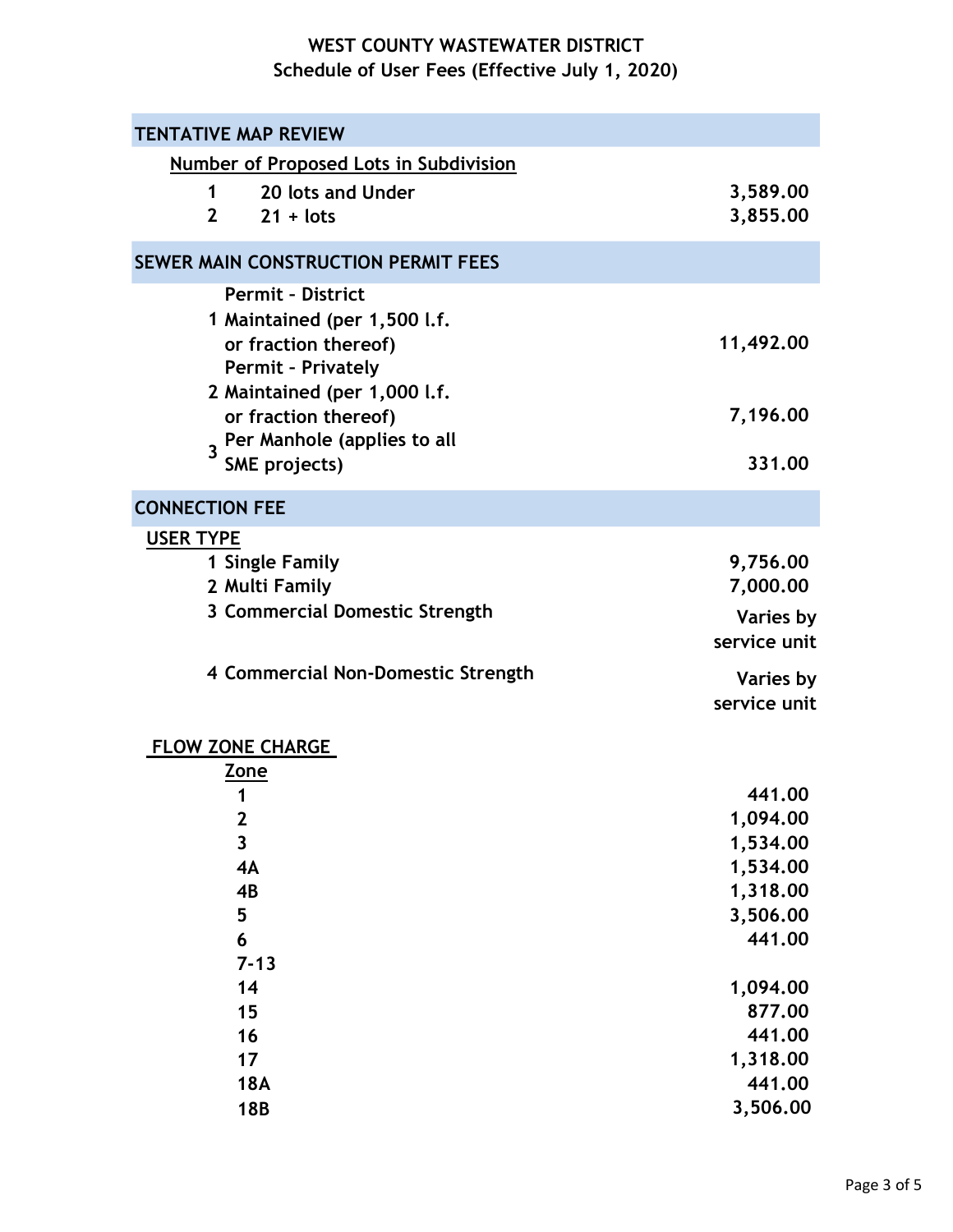#### DENSITY CHARGES

| <b>Dwelling Units/Acre</b> |          |
|----------------------------|----------|
| $1 - 12$                   |          |
| $13 - 20$                  | 122.00   |
| $21 - 30$                  | 245.00   |
| $31 - 40$                  | 367.00   |
| $41 - 50$                  | 490.00   |
| $51 - 60$                  | 613.00   |
| $61 - 70$                  | 735.00   |
| $71 - 80$                  | 858.00   |
| 81-90                      | 981.00   |
| $91 - 100$                 | 1,103.00 |
| $101 +$                    | 1,226.00 |

#### ENVIRONMENTAL COMPLIANCE INSPECTIONS

| <b>Business Type</b> |  |
|----------------------|--|
|                      |  |

| 1 Food Service Establishment Inspection  | 316.00   |
|------------------------------------------|----------|
| 2 Dental Facility Inspection             | 316.00   |
| 3 Permitted Industrial User - Inspection | 625.00   |
| 4 Permitted Industrial User - Sampling   | 1,259.00 |
| 5 Auto Service Facility Sampling         | 467.00   |

The fee for construction re-inspection, non-compliance re-inspection or sampling shall be at the appropriate fee category listed above.

| <b>TEMPORARY DISCHARGE PERMIT</b>                                            |          |
|------------------------------------------------------------------------------|----------|
| <b>Temporary Discharge Permit</b>                                            | 547.00   |
| <b>OTHER FEES</b>                                                            |          |
| 1 Dishonored Check Fee                                                       | 10.00    |
| 2 Collection Fee                                                             | See Note |
| Note: The Collection Fee is the District's actual cost to collect delinguent |          |

charges. The fee may include collection agency fees, applicable County charges, legal fees, and court costs.